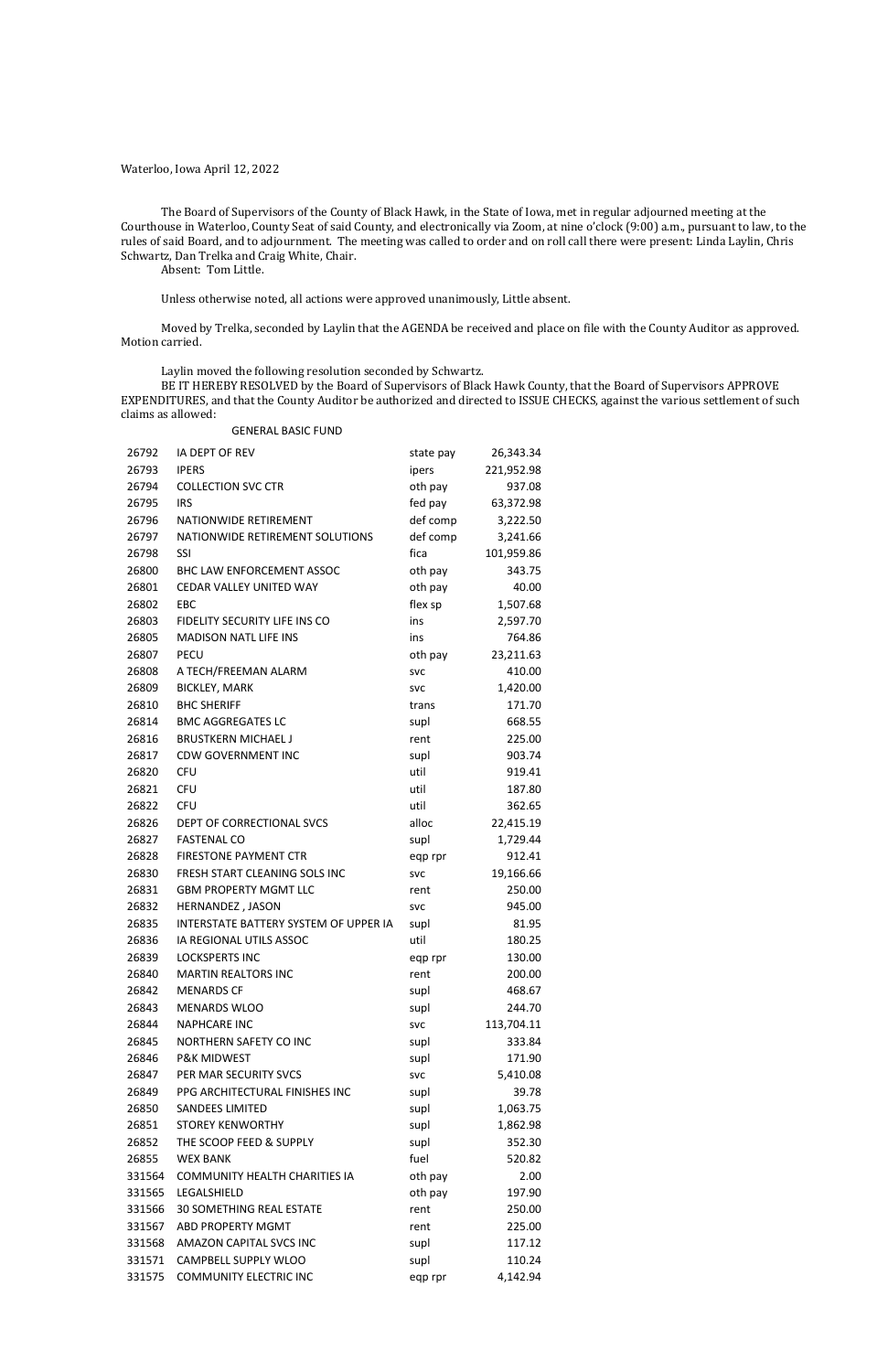| 331577 | <b>COURIER THE</b>                   | publ       | 726.93    |
|--------|--------------------------------------|------------|-----------|
| 331578 | CRANDELL, MOLLY                      | reimb      | 150.00    |
| 331579 | <b>DOLLESLAGER RICK</b>              | <b>SVC</b> | 500.00    |
| 331581 | ELECTRICAL ENGINEERING & EQUIP CO    | evc        | 998.85    |
| 331582 | <b>FEDEX</b>                         | <b>SVC</b> | 183.16    |
| 331583 | FERGUSON ENTERPRISES INC             | supl       | 2,343.10  |
| 331584 | <b>GALLS LLC</b>                     | unif       | 151.11    |
| 331585 | <b>HAWKEYE ALARM &amp; SIGNAL CO</b> | eqp rpr    | 2,100.00  |
| 331586 | HOME DEPOT CREDIT SVCS               | supl       | 71.22     |
| 331587 | HUDSON PRINTING CO INC               | publ       | 1,217.91  |
| 331588 | IA DEPT OF TRANS                     | supl       | 110.16    |
| 331589 | IA PRISON INDUSTRIES                 | eqp        | 569.00    |
| 331590 | IA PUBLIC HEALTH ASSOC               | conf       | 3,415.00  |
| 331591 | <b>JOHNSON COUNTY</b>                | <b>SVC</b> | 2,054.00  |
| 331592 | L & G HARDWARE                       | supl       | 24.57     |
| 331593 | <b>L-TRON CORP</b>                   | eqp        | 345.45    |
| 331595 | LPC CONNECT                          | util       | 166.40    |
| 331596 | <b>MERCYONE</b>                      | trams      | 416.00    |
| 331597 | <b>MERCYONE</b>                      | <b>SVC</b> | 834.00    |
| 331598 | MESSINGHAM SNOW PLOWING,             | <b>SVC</b> | 1,150.00  |
| 331601 | MID AMERICAN ENERGY/SPEC ACCT        | util       | 75.00     |
| 331602 | <b>NAPA AUTO PARTS</b>               | supl       | 113.64    |
| 331603 | NATL ELEVATOR INSPECTION SVCS INC    | <b>SVC</b> | 400.00    |
| 331604 | NORTH IA JUVENILE DETENTION SVCS     | shltr      | 525.00    |
| 331607 | PITNEY BOWES INC                     | postage    | 1,172.70  |
| 331608 | POWESHIEK WATER ASSOC                | util       | 321.70    |
| 331609 | PROSHIELD FIRE PROTECTION            | <b>SVC</b> | 1,112.50  |
| 331610 | RAY O'HERRON CO INC                  | supl       | 205.00    |
| 331612 | SAMS WHOLESALE CLUB                  | supl       | 161.18    |
| 331614 | STAPLES CONTRACT & COMMERCIAL INC    | supl       | 113.11    |
| 331615 | <b>STOKES WELDING</b>                | supl       | 148.90    |
| 331616 | SUMMIT FOOD SVC, LLC                 | food       | 11,015.49 |
| 331617 | T&S PROPERTY MGMT LLC                | rent       | 200.00    |
| 331618 | THE SHRED MASTER LLC                 | <b>SVC</b> | 148.12    |
| 331620 | UNITED STATES PLASTIC CORP           | supl       | 644.59    |
| 331622 | <b>US CELLULAR</b>                   | util       | 1,536.08  |
| 331623 | UTILITY EQUIP CO                     | <b>SVC</b> | 59.52     |
| 331626 | WASTE MGMT OF WI-MN                  | <b>SVC</b> | 2,878.82  |
| 331627 | WLOO OIL CO                          | fuel       | 2,907.20  |
| 331628 | <b>WLOO WATER WORKS</b>              | util       | 52.76     |
| 331630 | <b>WITHAM AUTO CTR</b>               | eqp rpr    | 20.80     |
|        | <b>GENERAL SUPPLEMENTAL FUND</b>     |            |           |
|        |                                      |            |           |
| 26792  | IA DEPT OF REV                       | state pay  | 247.00    |
| 26793  | <b>IPERS</b>                         | ipers      | 2,073.40  |
| 26795  | <b>IRS</b>                           | fed pay    | 415.64    |
| 26797  | NATIONWIDE RETIREMENT SOLUTIONS      | def comp   | 500.00    |
| 26798  | SSI                                  | fica       | 932.72    |
| 26803  | FIDELITY SECURITY LIFE INS CO        | ins        | 8.36      |
| 331604 | N IA JUVENILE DETENTION SVCS         | oth pay    | 35,455.00 |

# CO SVCS FUND

| 26792 | <b>IA DEPT OF REV</b>         | state pay | 119.00    |
|-------|-------------------------------|-----------|-----------|
| 26793 | <b>IPERS</b>                  | ipers     | 851.75    |
| 26795 | <b>IRS</b>                    | fed pay   | 237.28    |
| 26796 | NATIONWIDE RETIREMENT         | def comp  | 75.00     |
| 26798 | <b>SSI</b>                    | fica      | 396.04    |
| 26803 | FIDELITY SECURITY LIFE INS CO | ins       | 8.36      |
| 26805 | <b>MADISON NATL LIFE INS</b>  | ins       | 1.50      |
|       | <b>RURAL BASIC FUND</b>       |           |           |
| 26792 | <b>IA DEPT OF REV</b>         | state pay | 1,780.75  |
| 26793 | <b>IPERS</b>                  | ipers     | 16,753.28 |
| 26794 | <b>COLLECTION SVC CTR</b>     | oth pay   | 872.80    |
| 26795 | <b>IRS</b>                    | fed pay   | 4,786.36  |
| 26796 | NATIONWIDE RETIREMENT         | def comp  | 37.50     |
| 26798 | <b>SSI</b>                    | fica      | 6,736.82  |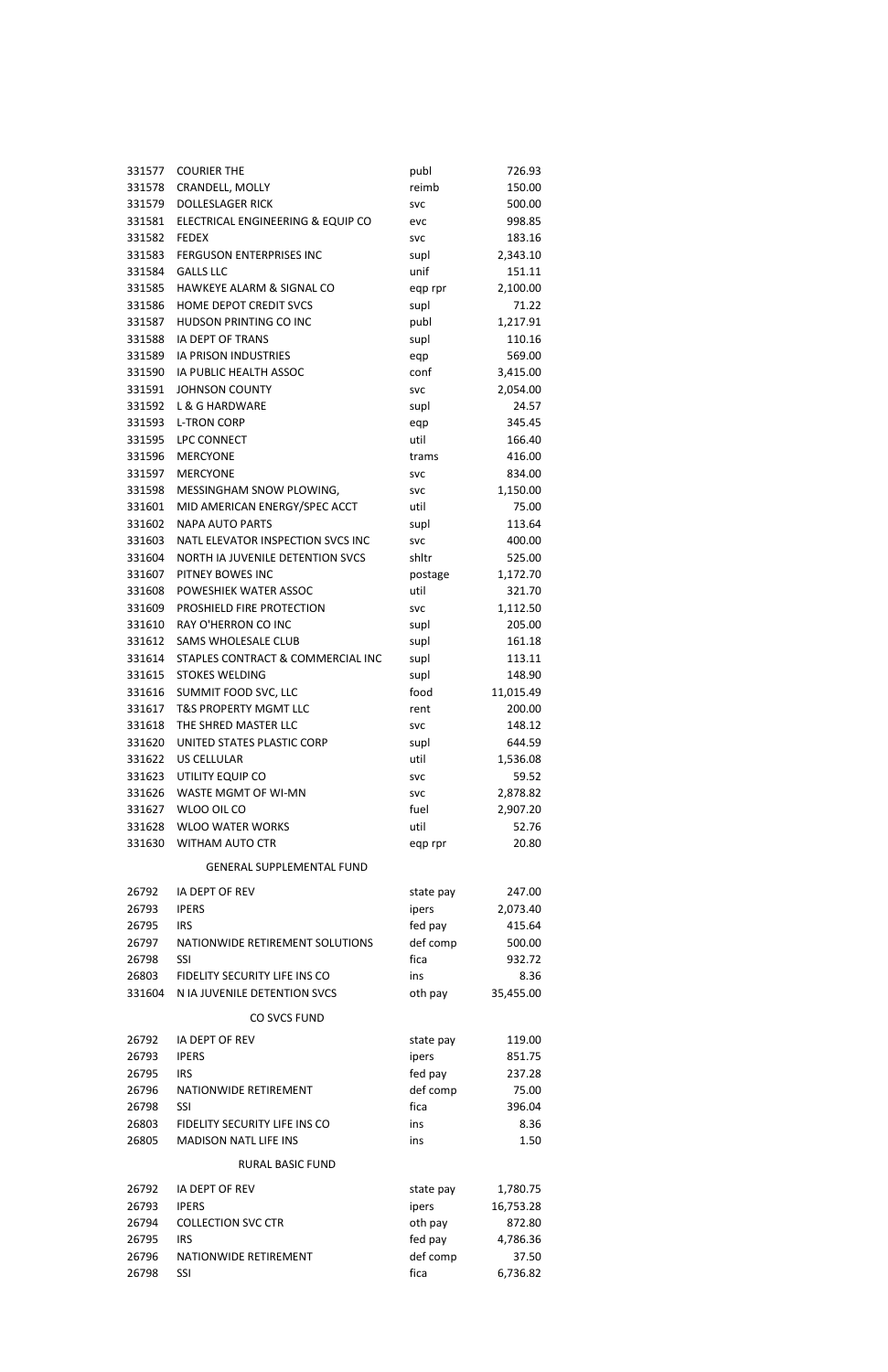| 26800  | BH CO LAW ENFORCEMENT ASSOC         | oth pay    | 76.25     |
|--------|-------------------------------------|------------|-----------|
| 26803  | FIDELITY SECURITY LIFE INS CO       | ins        | 158.83    |
| 26805  | <b>MADISON NATL LIFE INS</b>        | ins        | 8.70      |
| 26807  | <b>PECU</b>                         | oth pay    | 2,568.87  |
|        | <b>SECONDARY ROADS FUND</b>         |            |           |
| 26792  | IA DEPT OF REV                      | state pay  | 3,663.91  |
| 26793  | <b>IPERS</b>                        | ipers      | 29,562.72 |
| 26795  | <b>IRS</b>                          | fed pay    | 7,694.88  |
| 26796  | <b>NATIONWIDE RETIREMENT</b>        | def comp   | 430.00    |
| 26797  | NATIONWIDE RETIREMENT SOLS          | def comp   | 25.00     |
| 26798  | <b>SSI</b>                          | fica       | 13,466.68 |
| 26801  | CEDAR VALLEY UNITED WAY             | oth pay    | 28.00     |
| 26803  | FIDELITY SECURITY LIFE INS CO       | ins        | 439.78    |
| 26805  | <b>MADISON NATL LIFE INS</b>        | ins        | 124.55    |
| 26807  | <b>PECU</b>                         | oth pay    | 1,547.50  |
| 26818  | <b>CFU</b>                          | util       | 7.25      |
| 26824  | CLAPSADDLE-GARBER ASSOCS INC (CGA)  | <b>SVC</b> | 6,425.00  |
| 26825  | <b>CONSOLIDATED ENERGY HARTLAND</b> | fuel       | 1,700.14  |
| 26829  | <b>FIX TIRE CO</b>                  | fuel       | 524.25    |
| 26833  | <b>HUDSON CITY OF</b>               | oth pay    | 35.58     |
| 26853  | THOMAS JAMES LLC                    | <b>SVC</b> | 19.00     |
| 26856  | DOEPKE, CHRISTOPHER                 | reimb      | 579.60    |
| 331572 | <b>CENTURYLINK</b>                  | util       | 52.56     |
| 331573 | <b>CENTURYLINK</b>                  | util       | 56.69     |
| 331574 | <b>CERTIFIED POWER INC</b>          | eqp rpr    | 561.62    |
| 331580 | <b>DUNKERTON COOP ELEVATOR</b>      | fuel       | 1,685.33  |
| 331594 | LA PORTE MOTOR SUPPLY INC           | supl       | 801.87    |
| 331602 | <b>NAPA AUTO PARTS</b>              | supl       | 270.75    |
| 331606 | PHELPS UNIFORM SPECIALIST           | <b>SVC</b> | 55.75     |
| 331611 | SAM ANNIS & CO                      | fuel       | 798.23    |
| 331613 | SEILER INSTRUMENT & MFG CO INC      | supl       | 1,880.00  |
| 331619 | <b>THOMPSON TRUCK &amp; TRAILER</b> | eqp rpr    | 1,816.64  |
|        | RESOURCE/ENHANCE/PROTECT            |            |           |
| 26813  | <b>BLACK HAWK RENTAL</b>            | eqp rent   | 4,827.25  |
|        | <b>JAIL COMMISSARY FUND</b>         |            |           |
| 26792  | IA DEPT OF REV                      | state pay  | 105.00    |
| 26793  | <b>IPERS</b>                        | ipers      | 1,130.10  |
| 26795  | <b>IRS</b>                          | fed pay    | 156.28    |
| 26798  | <b>SSI</b>                          | fica       | 469.60    |
| 26803  | FIDELITY SECURITY LIFE INS CO       | ins        | 19.23     |
| 26815  | <b>BOB BARKER CO INC</b>            | supl       | 5,911.17  |
| 26837  | <b>KEEFE SUPPLY CO</b>              | food       | 17.52     |
| 26841  | MCKEE FOODS                         | food       | 140.30    |
| 26843  | <b>MENARDS WLOO</b>                 | supl       | 59.92     |
| 26851  | <b>STOREY KENWORTHY</b>             | supl       | 139.50    |
| 331612 | SAMS WHOLESALE CLUB                 | food       | 1,518.29  |

## CONSERVATION TRUST FUND

| 26842  | <b>MENARDS CF</b>           | supl       | 1,218.28  |
|--------|-----------------------------|------------|-----------|
| 331576 | <b>COOK'S OUTDOORS</b>      | supl       | 7.50      |
|        | <b>ARP FUND</b>             |            |           |
| 26851  | <b>STOREY KENWORTHY</b>     | supl       | 3,254.12  |
| 331568 | AMAZON CAPITAL SVCS INC     | eqp        | 8,599.80  |
| 331605 | ORIGIN DESIGN CO            | supl       | 94,672.50 |
| 331624 | <b>VIKEN DETECTION CORP</b> | supl       | 23,460.00 |
|        | RURAL SEWER FUND            |            |           |
| 26823  | CEDAR VALLEY PUMP LLC       | <b>SVC</b> | 8,587.38  |
| 26838  | <b>KEYSTONE LABS INC</b>    | <b>SVC</b> | 33.25     |
| 26854  | URBAN SVCS LLC              | <b>SVC</b> | 2,445.00  |
|        |                             |            |           |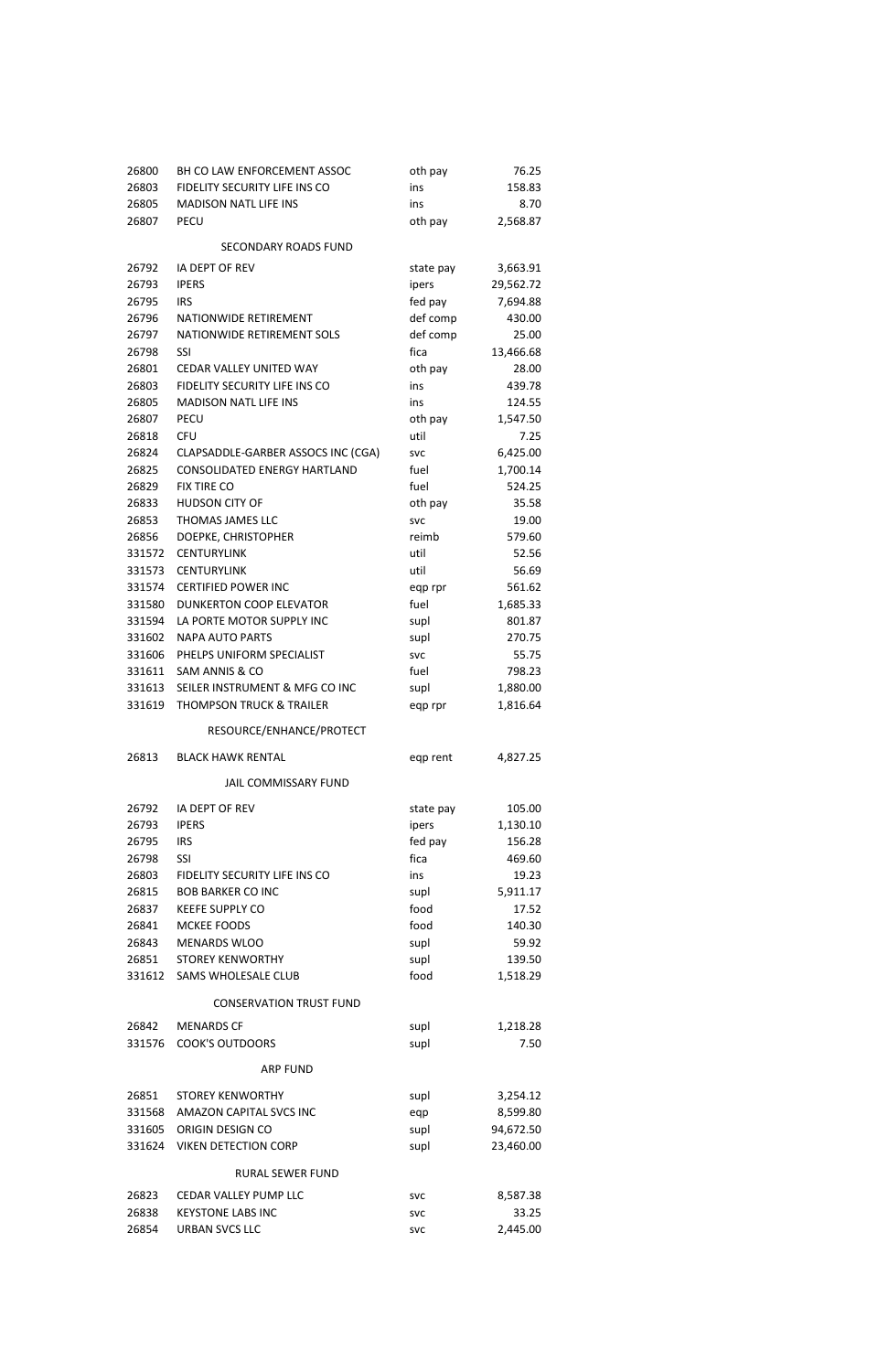## INS TRUST FUND

| 26799  | NAVITUS HEALTH SOLUTIONS            | ins        | 15,025.96 |
|--------|-------------------------------------|------------|-----------|
| 26804  | <b>MADISON NATL LIFE INS</b>        | ins        | 1,017.32  |
| 26806  | PREFERRED ONE INS CO                | ins        | 73,000.31 |
| 26848  | PERSPECTIVE CONSULTING PARTNERS LLC | ins        | 10,000.00 |
|        |                                     |            |           |
|        | SOLID WASTE ADMIN                   |            |           |
| 26792  | <b>IA DEPT OF REV</b>               | state pay  | 213.00    |
| 26793  | <b>IPERS</b>                        | ipers      | 1,394.14  |
| 26795  | <b>IRS</b>                          | fed pay    | 548.12    |
| 26798  | <b>SSI</b>                          | fica       | 665.28    |
| 26805  | <b>MADISON NATL LIFE INS</b>        | ins        | 27.85     |
|        | E911 SVC COMM FUND                  |            |           |
| 26811  | <b>BHC TREASURER</b>                | loan       | 25,625.00 |
| 26819  | <b>CFU</b>                          | util       | 305.91    |
| 331595 | LPC CONNECT                         | util       | 328.94    |
| 331599 | <b>MID AMERICAN ENERGY</b>          | util       | 227.82    |
| 331600 | MID AMERICAN ENERGY                 | util       | 176.33    |
| 331621 | <b>US CELLULAR</b>                  | util       | 2,919.97  |
| 331625 | <b>VISA</b>                         | <b>SVC</b> | 503.25    |
| 331629 | WINDSTREAM IA COMM                  | util       | 154.07    |
|        | <b>EMERGENCY MGMT FUND</b>          |            |           |
| 26792  | IA DEPT OF REV                      | state pay  | 126.00    |
| 26793  | <b>IPERS</b>                        | ipers      | 846.90    |
| 26795  | <b>IRS</b>                          | fed pay    | 271.74    |
| 26798  | SSI                                 | fica       |           |
|        |                                     |            | 394.44    |
| 26803  | FIDELITY SECURITY LIFE INS CO       | ins        | 8.36      |
| 26805  | <b>MADISON NATL LIFE INS</b>        | ins        | 15.00     |
| 331569 | <b>AT&amp;T MOBILITY</b>            | util       | 127.31    |
| 331570 | BERGANKDV TECHNOLOGY & CONSULTING   | <b>SVC</b> | 6.00      |
|        | <b>CONS COMM FUND</b>               |            |           |
| 26792  | IA DEPT OF REV                      | state pay  | 2,293.00  |
| 26793  | <b>IPERS</b>                        | ipers      | 20,372.41 |
| 26794  | <b>COLLECTION SVC CTR</b>           | oth pay    | 607.37    |
| 26795  | <b>IRS</b>                          | fed pay    | 4,871.41  |
| 26796  | NATIONWIDE RETIREMENT               | def comp   | 200.00    |
| 26797  | NATIONWIDE RETIREMENT SOLS          | def comp   | 50.00     |
| 26798  | <b>SSI</b>                          | fica       | 9,176.60  |
| 26800  | BHC LAW ENFORCEMENT ASSOC           | oth pay    | 65.00     |
| 26803  | FIDELITY SECURITY LIFE INS CO       | ins        | 214.87    |
| 26805  | <b>MADISON NATL LIFE INS</b>        | ins        | 91.50     |

AYES: Laylin, Schwartz, Trelka, White. NAYS: None.<br>ABSENT: Little. Resolution adopted.

## CO ASSESSOR FUND

| 26792  | <b>IA DEPT OF REV</b>         | state pay  | 1,160.00 |
|--------|-------------------------------|------------|----------|
| 26793  | <b>IPERS</b>                  | ipers      | 9,091.10 |
| 26795  | <b>IRS</b>                    | fed pay    | 4,013.93 |
| 26796  | NATIONWIDE RETIREMENT         | def comp   | 1,395.00 |
| 26797  | NATIONWIDE RETIREMENT SOLS    | def comp   | 325.00   |
| 26798  | <b>SSI</b>                    | fica       | 5,399.26 |
| 26803  | FIDELITY SECURITY LIFE INS CO | ins        | 57.69    |
| 26805  | <b>MADISON NATL LIFE INS</b>  | ins        | 89.49    |
| 26807  | <b>PECU</b>                   | oth pay    | 2,925.00 |
| 26812  | <b>BHC TREASURER</b>          | <b>SVC</b> | 5,000.00 |
| 26834  | <b>INQUIREHIRE</b>            | <b>SVC</b> | 25.00    |
| 331565 | LEGALSHIELD                   | <b>SVC</b> | 30.70    |
|        |                               |            |          |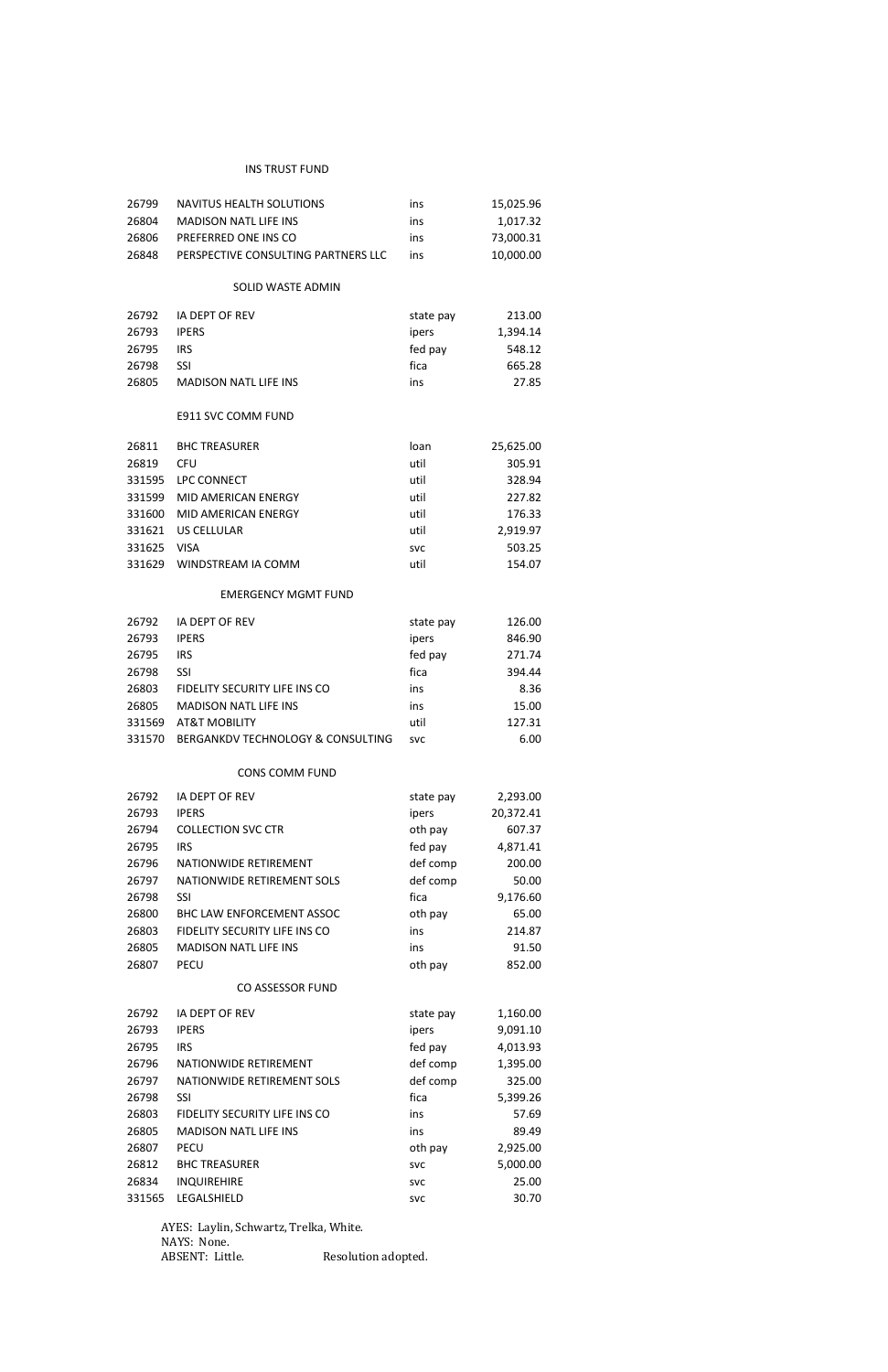RECEIVE PROJECT UPDATES FROM DEPARTMENT HEADS/ELECTED OFFICIALS. County Engineer Cathy Nicholas said that there are some very minor frost boils on gravel roads, but she expects potholes after the heavy rains forecast for this evening. Dust control vendors, who are listed on the county website, may charge extra fees for people who are late in contacting them. Health Department Director Nafissa Cisse-Egbounye said that the community COVID level is still low, with 54 new cases. The vaccination rate of 5-11-year-olds increased slightly to 12.5%. Second booster shots are now available to those who qualify.

Moved by Schwartz, seconded by Laylin that the MINUTES of the Board Meeting held April 5, 2022 be and are hereby approved as submitted. Motion carried.

#### **CONSENT AGENDA**

Schwartz moved the following RESOLUTION seconded by Laylin.

- A. TO APPROVE, RECEIVE, PLACE ON FILE WITH THE COUNTY AUDITOR
	- 1. The Board of Supervisors APPROVE INTERGOVERNMENTAL JOURNAL ENTRIES, and that the County Auditor be authorized and directed to TRANSFER monies within the various funds as submitted.

2. The Sheriff's MONTHLY REPORT of fees as of March 31, 2022.

B. TO RECEIVE AND PLACE ON FILE WITH THE COUNTY AUDITOR

AYES: Laylin, Schwartz, Trelka, White. NAYS: Little. ABSENT: Little. Resolution adopted.

- 1. The MANURE MANAGEMENT PLAN (MMP) update submitted by Clark Even Facility ID #67178 located in Fox Township, Section Thirty-two (32) at 9339 Jubilee Road, La Porte City, in Black Hawk County pursuant to 567 Iowa Administrative Code §455B.
- 2. The PERMIT FOR UTILITY WORK WITHIN THE RIGHT-OF-WAY for MidAmerican Energy Company, Waterloo, Iowa for placement of overhead electric utility on County right-of-way along Ansborough Ave as recommended by Catherine Nicholas, County Engineer.
- 3. The PERMIT FOR UTILITY WORK WITHIN THE RIGHT-OF-WAY for Aureon (INS), West Des Moines, Iowa for placement of an underground fiber utility on County right-of-way along Gilbertville Rd and Indian Creek Road as recommended by Catherine Nicholas, County Engineer.
- AYES: Laylin, Schwartz, Trelka, White.

NAYS: None.

ABSENT: Little. Resolution adopted.

#### **CONSENT AGENDA ENDS**

AYES: Laylin, Schwartz, Trelka, White. NAYS: None. ABSENT: Little. Resolution adopted.

Moved by Schwartz, seconded by Laylin to direct the County Auditor to advertise for a public hearing to be held at 9:05 a.m. on Tuesday, April 26, 2022, in Board Room 201 of the Black Hawk County Courthouse, 316 E. 5th Street, Waterloo, Iowa on the proposed Ordinance No. 77-264 from a request submitted by Harrold and Marilyn Even at North of 4902 S Raymond Road to rezone 4.54 acres from "A" Agriculture District to "A-R" Agricultural-Residential District to build two (2) new single family homes. Motion carried.

Schwartz moved the following resolution seconded by Laylin.

BE IT HEREBY RESOLVED that the EMERGENCY REPAIR of the transfer switch at Pinecrest, work performed by Community Electric, Inc., Waterloo, IA, in amount of \$5,961.94 be approved as recommended by Rory Geving, Maintenance Superintendent.

Geving said a squirrel disabled the generator transfer switch, but it was repaired without replacing the whole switch. The generator is up and running.

Trelka moved the following resolution seconded by Schwartz.

BE IT HEREBY RESOLVED that the proposal for Courthouse elevator repairs to be performed by Schumacher Elevator Company, Denver, IA, in amount of \$7,680.00 be approved as recommended by Rory Geving, Maintenance Superintendent.

Geving said the latest state inspection found rusty springs in the pit that needed to be replaced.

AYES: Laylin, Schwartz, Trelka, White.

NAYS: None.

ABSENT: Little. Resolution adopted.

Schwartz moved the following resolution seconded by Laylin.

BE IT HEREBY RESOLVED that the Alternate 1 – Buy-Up Plan RENEWAL AGREEMENT between Black Hawk County and Delta Dental for dental plan administration, effective July 1, 2023, with a 3-year fixed administration fees schedule (FY23 \$4.92 PEPM, FY24 \$5.02 PEPM and FY25 \$5.12 PEPM) and no increase to rates for FY23 to the Single Buy-Up Option and to Family Buy-Up Option be approved, and the Chair be directed to sign the financial exhibit, as recommended by Amanda Fesenmeyer, Human Resources Director.

Fesenmeyer said that there was no change in the buy-up renewal agreement but that administrative fees rose by 2.75%, compared to a 2.92% increase last time.

Schwartz moved the following resolution seconded by Trelka.

BE IT HEREBY RESOLVED that the Alternate 1 – Base Plan RENEWAL AGREEMENT between Black Hawk County and Delta Dental for dental plan administration, effective July 1, 2023, with a 3-year fixed administration fees schedule (FY23 \$4.92 PEPM, FY24 \$5.02 PEPM and FY25 \$5.12 PEPM) and no increase to rates for FY23 to the Single Base Option and to the Family Base

| Transfer from Fund   | Amount    | Transfer to Fund             | Amount    |
|----------------------|-----------|------------------------------|-----------|
| <b>GENERAL - DHS</b> | 13.540.70 | <b>GENERAL - MAINTENANCE</b> | 13,540.70 |
|                      |           |                              |           |
|                      | 13,540.70 |                              | 13,540.70 |